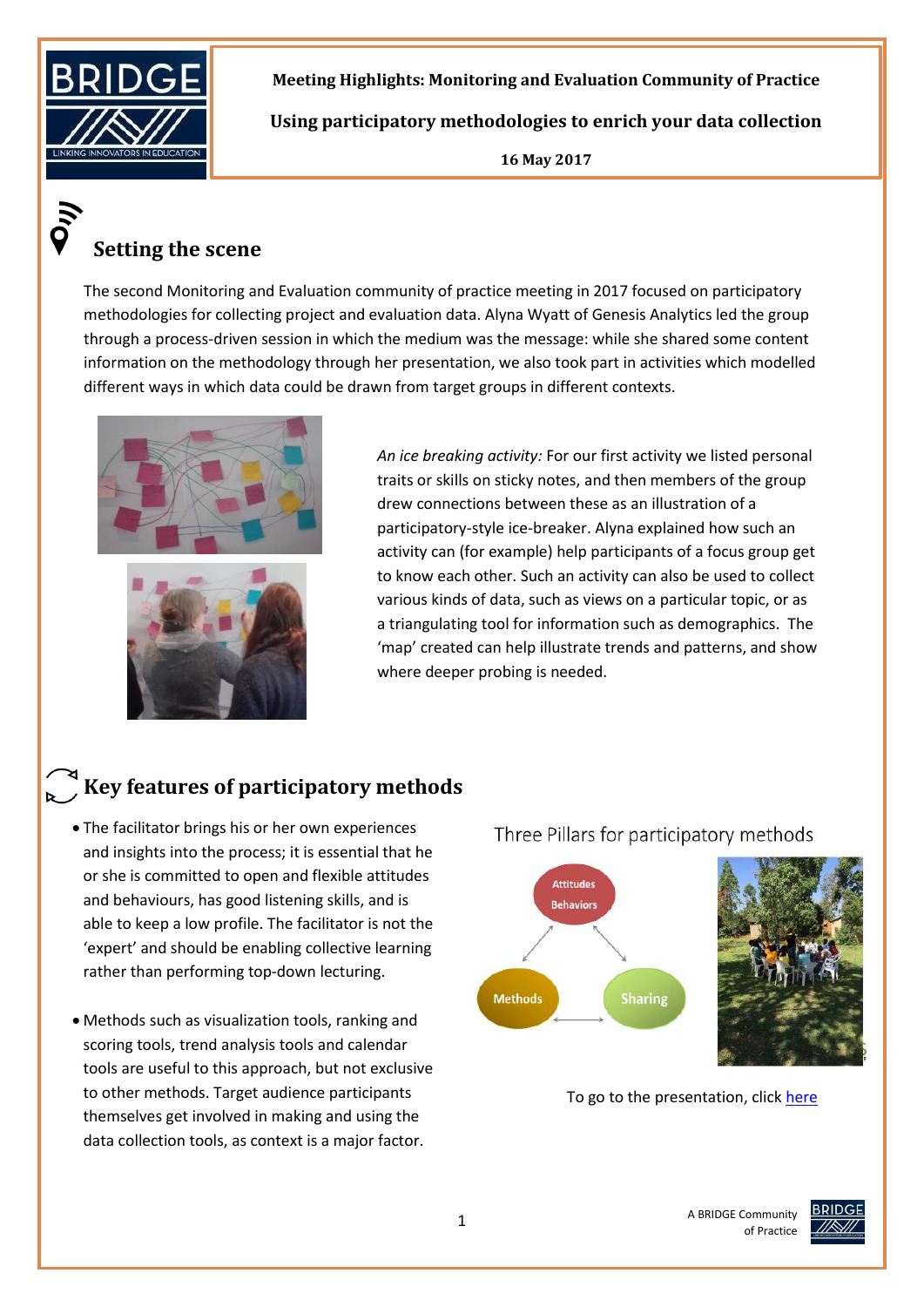*An example:* If data is being collected in the context of the agricultural sector, a seasonal calendar would be a key tool. Seasonal factors would determine income, for example, and might affect issues such as health or school attendance. Evaluation participants could contribute to the evaluator's contextual understandings by populating a seasonal calendar with various activities and pressures.

Sharing from the ground up rather than from the programme plan down needs to be enabled: for example, in a financial intervention any institutions (such as banks or micro-lenders) need to share their knowledge and experiences with beneficiaries. The aim is to forge authentic partnerships. Participatory evaluators themselves buy into the concepts of adaptive evaluation and their own ongoing learning.

| <b>Some benefits</b>                                                                                                                                                                                                                                                                                                                                                                                                                                                                                                | <b>Some challenges</b>                                                                                                                                                                                                                                                                                                                                                                                                                                                                                              |  |  |
|---------------------------------------------------------------------------------------------------------------------------------------------------------------------------------------------------------------------------------------------------------------------------------------------------------------------------------------------------------------------------------------------------------------------------------------------------------------------------------------------------------------------|---------------------------------------------------------------------------------------------------------------------------------------------------------------------------------------------------------------------------------------------------------------------------------------------------------------------------------------------------------------------------------------------------------------------------------------------------------------------------------------------------------------------|--|--|
| Can be used to complement other data<br>collection methods<br>Can elicit feelings and views that may not<br>$\bullet$<br>come out from other data collection<br>methods<br>Can be adapted to context<br>Promotes a sense of ownership and<br>collaboration, which may support post-<br>programme sustainability<br>Supports adaptive management of a<br>programme: the project can introduce<br>changes along the way in response to<br>qualitative data and project learnings<br>Richer than quantitative analysis | This kind of data collection is sometimes<br>side-lined as evaluation commissioners<br>want quantitative and statistical data to<br>'prove impact'. Participatory evaluators<br>sometimes have to convince the evaluation<br>commissioners of the value of the kind of<br>'non-statistical' data elicited by<br>participatory evaluation.<br>Participatory evaluation is time consuming,<br>as it requires the building up of trust.<br>It also requires a specific skills set from the<br>$\bullet$<br>facilitator |  |  |
|                                                                                                                                                                                                                                                                                                                                                                                                                                                                                                                     |                                                                                                                                                                                                                                                                                                                                                                                                                                                                                                                     |  |  |
| <b>Monitoring</b> is the periodic / routine<br>collection of data on project implementation<br>(e.g. attendance numbers at a clinic, or at a<br>Saturday afternoon lessons).                                                                                                                                                                                                                                                                                                                                        | Evaluation is a planned intervention at a<br>specific point in the project to collect evidence<br>of its value, in relation to defined criteria.                                                                                                                                                                                                                                                                                                                                                                    |  |  |

## **Examples of CoP Workshop Activities**

#### *Activity 1: Sorting*

CoP workshop participants divided into small groups and undertook a sorting activity. Descriptions written on cards needed to be sorted under the headings 'Participatory' or 'Not participatory'. The aim of this was to generate discussion on how different methods of data collection can be classified, and to spark awareness of the ways in which context can change how a method is used or perceived. Most groups found that a number of the descriptions could fall under a third heading 'either/ or both', depending on various contextual factors.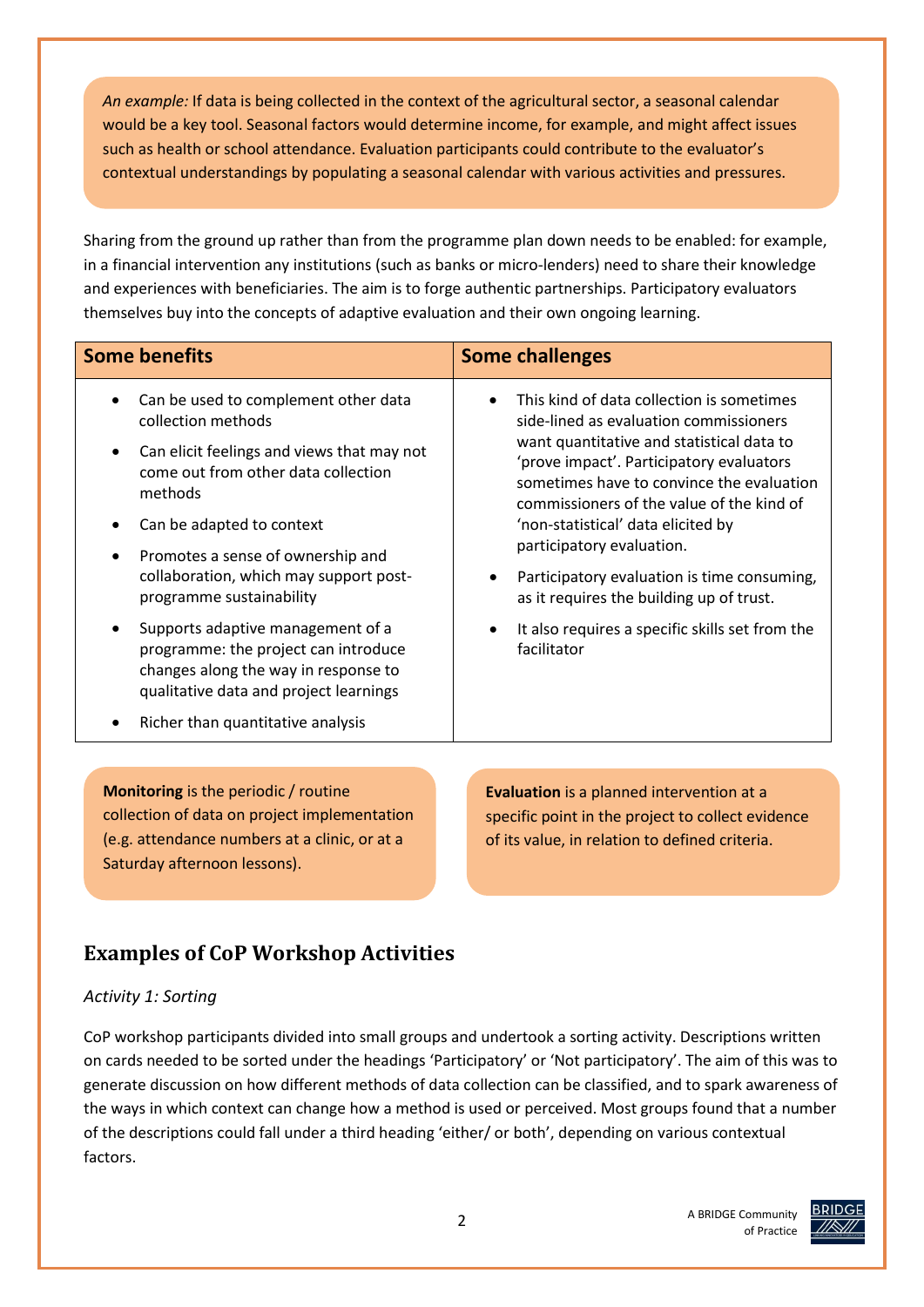The descriptions and an example of how groups might have allocated these is given below.

| <b>Participatory</b>                                                                                                                  | Either/Both                                                                        | <b>Not Participatory</b>                              |  |
|---------------------------------------------------------------------------------------------------------------------------------------|------------------------------------------------------------------------------------|-------------------------------------------------------|--|
| Facilitators work with and<br>listen to community                                                                                     | Quantitative methods                                                               | Teaching and lecturing                                |  |
| Can help sustain a program                                                                                                            | Mixed methods                                                                      | Includes token representation<br>by participants      |  |
| Data is owned by participants                                                                                                         | Triangulation                                                                      | Data is owned by the evaluator<br>and program sponsor |  |
| Supports a group or<br>community to identify<br>activities that help solve and<br>meet their needs while<br>identifying opportunities | Analyses the current situation<br>and potential in a community                     | Evaluator is the expert                               |  |
| Facilitators guide discussion<br>during community exercises                                                                           | Analyses needs, problems and<br>their causes                                       | Diversity and difference are<br>downplayed            |  |
| Focuses on the individual<br>learner/ participant                                                                                     | Requires random sampling                                                           | <b>Didactic learning</b>                              |  |
| Can transform participants                                                                                                            | Requires as few as 2-3 program<br>participants to be involved in<br>the evaluation | Perspective of the program<br>funder is primary       |  |
| Requires trust                                                                                                                        |                                                                                    | Is immune to participant<br>vulnerabilities           |  |
| Community and facilitators<br>learn together                                                                                          |                                                                                    | Diverse perspectives are not<br>valid                 |  |
| Brings both outsiders and<br>insiders to deal with issues on<br>common grounds                                                        |                                                                                    |                                                       |  |
| Evaluation methods are<br>predetermined and rigorous                                                                                  |                                                                                    |                                                       |  |



A BRIDGE Community of Practice

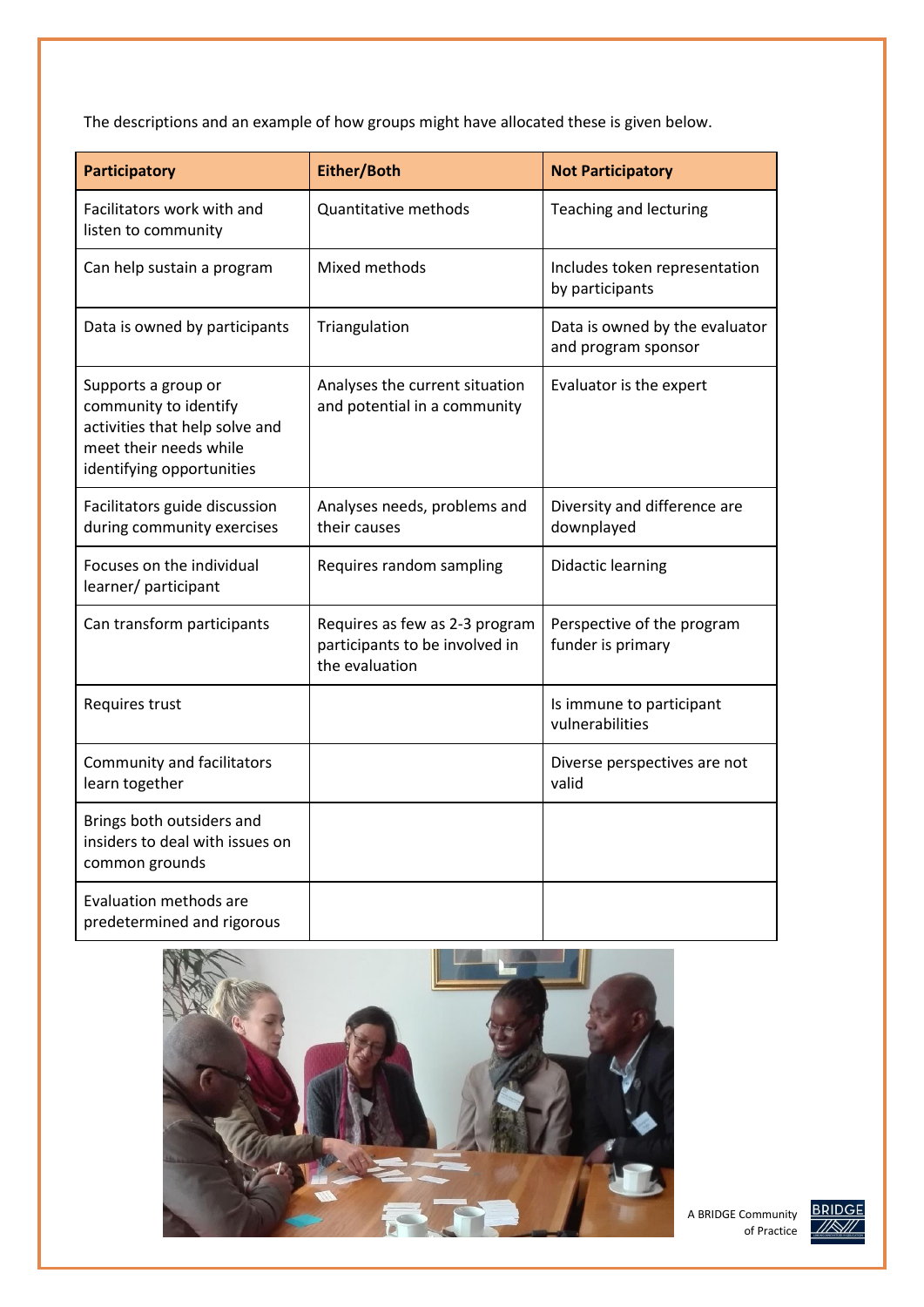Some points of discussion that emerged from this activity:

- Triangulation of data could be handled in either a participatory way or not, depending on the type of data involved and ways in which participants are included.
- Ownership of the data is also contentious. There are different understandings of what it means to 'own' data. In addition, if the evaluation has been commissioned, then the funder owns the data and has to authorise its release. Some data is sensitive, and beneficiaries may not benefit from release of the data. Many of these decisions depend on the type of project involved, and the nature of the data related to the project
- Programme beneficiaries should be entitled to receiving evaluation results and getting feedback on the project, even if there are various contextual constraints. These issues need to be discussed up front with funders and clients by participatory evaluators.
- In real life many of the participatory descriptions given in the column above depend on preparatory work, in that a key factor is the building of trust which takes time.

#### *Activity 2: Ladder of participation*

### Ladder of participation



Workshop participants discussed what is meant by the different levels of participation (ranging from ownership to spectator) by project beneficiaries. See presentation for descriptions of these levels.

#### **Key points in discussion:**

- What does participation really mean in terms of evaluation? We need to note that it is not always feasible to have overall participation throughout the process, as there are often tme and budgetary constraints in an evaluation.
- Evaluation Terms of Reference often refer to 'client voice' but then do not budget for it.
- The notion of using 'incentives' in gathering evaluation data is sometimes frowned on, based on the fear that beneficiaries might then tell evaluators what they think the evaluators want to hear. However, the use of incentives need not be dismissed out of hand; there are some valid contexts in which incentives are appropriate, and it is also problematic to make assumptions about the effects of incentives.

#### *Activity 3: Pocket Chart Voting*

This method allows for participants to 'vote' anonymously on various issues, and can be handled through visual aids. In our modelled activity, 8 constraints to small scale agriculture (e.g. access to finance, access to land, pests, weather …) were visually represented, and workshop participants ranked them in terms of the degree of challenge each represented. It was important to note that this data could be quite subjective, and could also be affected by context (for example, people's answers might change depending on the time of

> A BRIDGE Community of Practice